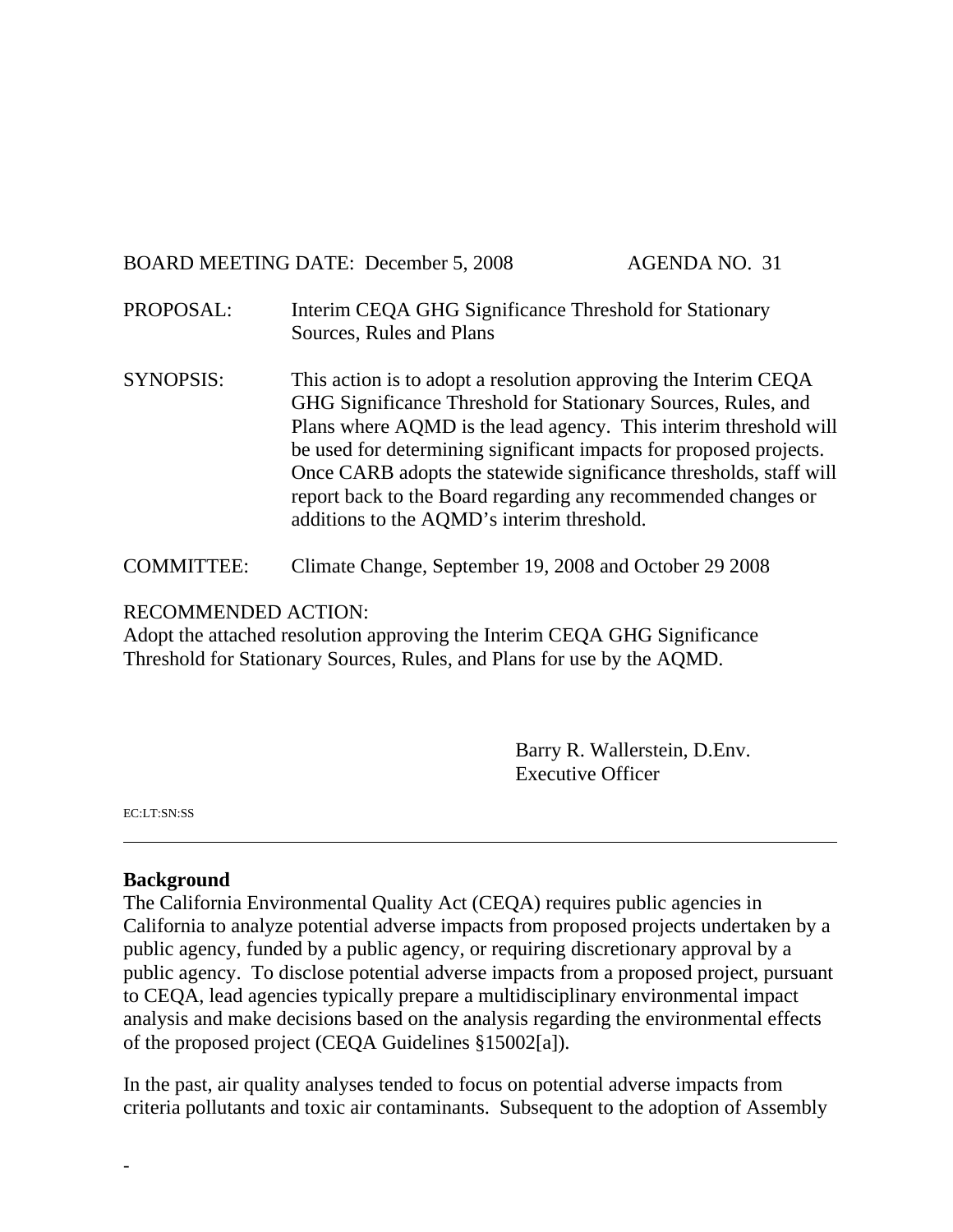Bill (AB) 32 – The California Global Warming Solutions Act of 2006, lead agencies have increasingly faced legal challenges to their CEQA documents for failure to analyze greenhouse gases (GHGs) or failure to make a determination of significance regarding GHG emission impacts.

Subsequent to the adoption of AB 32, there had been little regulatory guidance with regard to analyzing GHG emission impacts in CEQA documents until the Governor's Office of Planning and Research (OPR) released its Technical Advisory on CEQA and Climate Change (June 19, 2008). Consistent with Senate Bill (SB) 97, OPR's Technical Advisory was developed in cooperation with the Resources Agency, the California Environmental Protection Agency (Cal/EPA), and the California Air Resources Board (CARB). According to OPR, the Technical Advisory offers informal interim guidance regarding the steps lead agencies should take to address climate change in their CEQA documents, until CEQA guidelines are developed pursuant to SB 97 on how state and local agencies should analyze, and when necessary, mitigate greenhouse gas emissions.

Because of its expertise in establishing air quality analysis methodologies and comprehensive efforts to establish regional and localized significance thresholds for criteria pollutants, local public agencies have asked the AQMD for guidance in quantifying GHG impacts and recommending GHG significance thresholds to assist them with determining whether or not GHG impacts in their CEQA documents are significant. In response to these requests from the various stakeholders, AQMD established a stakeholder working group to receive input on establishing a GHG significance threshold. In the meantime, AQMD staff has joined many other stakeholders urging CARB to establish a statewide threshold for GHGs. AQMD has been making GHG significance determinations for its CEQA documents on a case-bycase basis. Staff believes it is more prudent to make GHG significance determinations using a GHG significance threshold that has gone through a public process and has been adopted by resolution by the Board than making GHG significance determinations on a case-by-case basis. In the absence of a statewide threshold, AQMD staff recommends its interim approach to the Board for consideration and it will also become part of the AQMD's input to the statewide process. The interim GHG significance threshold proposal recommended by staff to the Board that applies only to industrial (stationary source) projects where the AQMD is the lead agency is a narrower recommendation than the version presented at the October 29, 2008 Climate Change Committee meeting.

**GHG Working Group –** The GHG significance threshold Working Group was formed to assist staff's efforts to develop an interim GHG significance threshold and is comprised of a wide variety of stakeholders including: state agencies, OPR, CARB, and the Attorney General's Office; local agencies, city and county planning departments, utilities such as sanitation and power, etc.; regulated stakeholders, industry and industry groups; and organizations, both environmental and professional. Working group meetings are also open to the public. Part of the purpose of the Working Group is to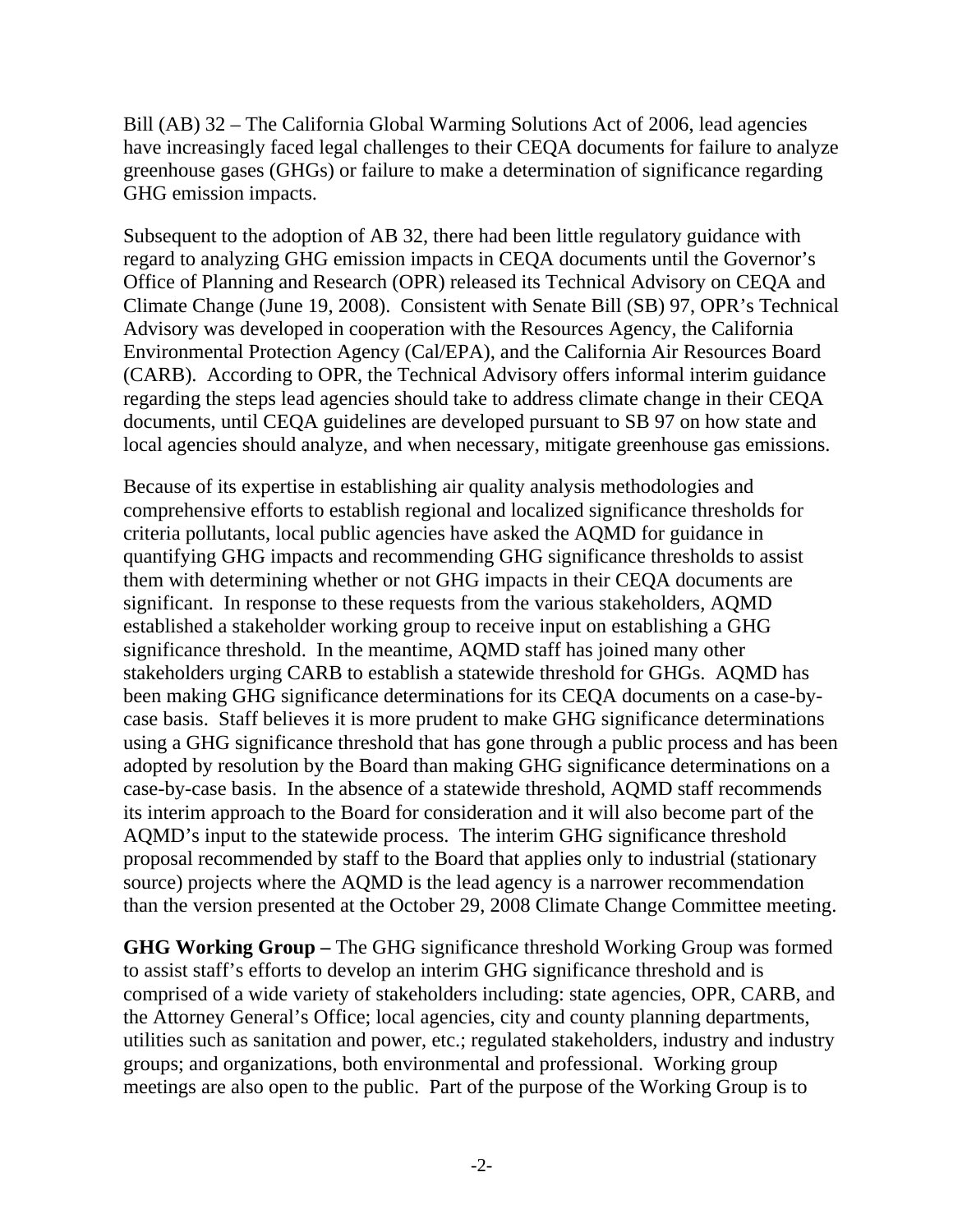provide a forum to solicit comments and suggestions from the various stakeholders to assist AQMD staff with developing an interim GHG significance threshold that is consistent with CEQA requirements for developing significance thresholds, is supported by substantial evidence, and provides guidance to CEQA practitioners with regard to determining whether GHG emissions from a proposed project are significant. Since April 2008, seven Working Group meetings have been held. Detailed information on the GHG Working Group process is contained in Attachment E to this Board letter – *Draft Guidance Document – Interim Greenhouse Gas (GHG) Significance Threshold*. The staff-proposed interim GHG significance threshold resulting from the Working Group process is described later in this Board letter.

## **Legal Authority**

CEQA Guidelines §15022(a) states that a public agency shall adopt objectives, criteria, and specific procedures consistent with CEQA and these [State] Guidelines for administering its responsibilities under CEQA. CEQA Guidelines §15022(d) states further, "In adopting procedures to implement CEQA, a public agency may adopt the State CEQA Guidelines through incorporation by reference. The agency may then adopt only those specific procedures or provisions described in subsection [15022] (a) which are necessary to tailor the general provisions of the guidelines to the specific operations of the agency." AQMD previously adopted the state guidelines and has since adopted specific provisions such as regional and localized are quality significance thresholds. Adopting GHG significance thresholds would be consistent with the CEQA Guidelines §15022 provision to tailor a public agency's implementing guidelines by adopting criteria relative to the specific operations of the AQMD.

Specifically with regard to thresholds of significance, CEQA Guidelines §15064.7(a) states, "Each public agency is encouraged to develop and publish thresholds of significance that the agency uses in the determination of the significance of environmental effects." Subsection (b) of the same section states further, "Thresholds of significance to be adopted for general use as part of the lead agency's environmental review process must be adopted by ordinance, resolution, rule or regulation, and developed through a public review process and be supported by substantial evidence." Staff's recommended GHG significance threshold has undergone a public review process as part of stakeholder working group meetings that are open to the public. The currently proposed interim GHG significance threshold will be for projects where the AQMD is the lead agency.

## **Proposal**

**Policy Objective –** The overarching policy objective with regard to establishing a GHG significance threshold for the purposes of analyzing GHG impacts pursuant to CEQA is to establish a performance standard or target GHG reduction objective that will ultimately contribute to reducing GHG emissions to stabilize climate change. Full implementation of the Governor's Executive Order S-3-05 would reduce GHG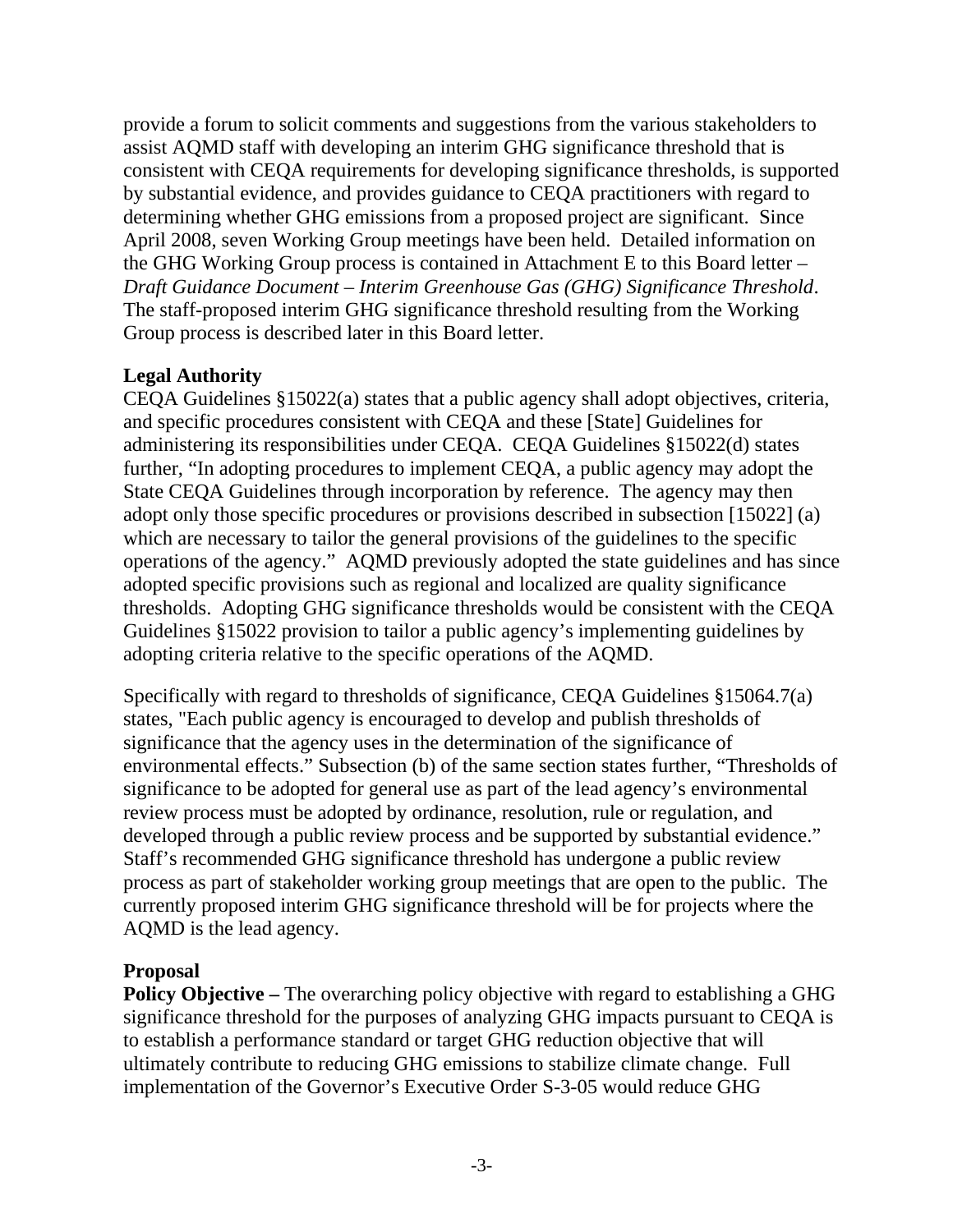emissions 80 percent below 1990 levels or 90 percent below current levels by 2050. It is anticipated that achieving the Executive Order's objective would contribute to worldwide efforts to cap GHG concentrations at 450 ppm, thus, stabilizing global climate.

As described below, staff's recommended interim GHG significance threshold proposal uses a tiered approach to determining significance. Tier 3, which is expected to be the primary tier by which the AQMD will determine significance for projects where it is the lead agency, uses the Executive Order S-3-05 goal as the basis for deriving the screening level. To avoid hindering attaining this goal, new or modified projects will need to be analyzed under CEQA and mitigated to the maximum extent feasible. Specifically, the Tier 3 screening level for stationary sources is based on an emission capture rate of 90 percent for all new or modified projects. A 90 percent emission capture rate means that 90 percent of total emissions from all new or modified stationary source projects would be subject to a CEQA analysis, including a negative declaration, a mitigated negative declaration, or an environmental impact report, which includes analyzing feasible alternatives and imposing feasible mitigation measures.

Therefore, the policy objective of staff's recommended interim GHG significance threshold proposal is to achieve an emission capture rate of 90 percent of all new or modified stationary source projects. A GHG significance threshold based on a 90 percent emission capture rate may be more appropriate to address the long-term adverse impacts associated with global climate change because most projects will be required to implement GHG reduction measures. Further, a 90 percent emission capture rate sets the emission threshold low enough to capture a substantial fraction of future stationary source projects that will be constructed to accommodate future statewide population and economic growth, while setting the emission threshold high enough to exclude small projects that will in aggregate contribute a relatively small fraction of the cumulative statewide GHG emissions. This assertion is based on the fact that staff estimates that these GHG emissions would account for slightly less than one percent of future 2050 statewide GHG emissions target (85 MMTCO2eq/yr). In addition, these small projects may be subject to future applicable GHG control regulations that would further reduce their overall future contribution to the statewide GHG inventory. Finally, these small sources are already subject to BACT for criteria pollutants and are more likely to be single-permit facilities, so they are more likely to have few opportunities readily available to reduce GHG emissions from other parts of their facility.

Staff does not believe a zero threshold, as recommended by some working group members would be feasible to implement. A 90 percent emissions capture rate will assure that all feasible GHG reduction measures will be implemented for a large majority of emissions from new or modified GHG stationary sources, while avoiding overwhelming the AQMD's capabilities to process environmental documents. Implementing the interim GHG significance threshold is expected to at least double or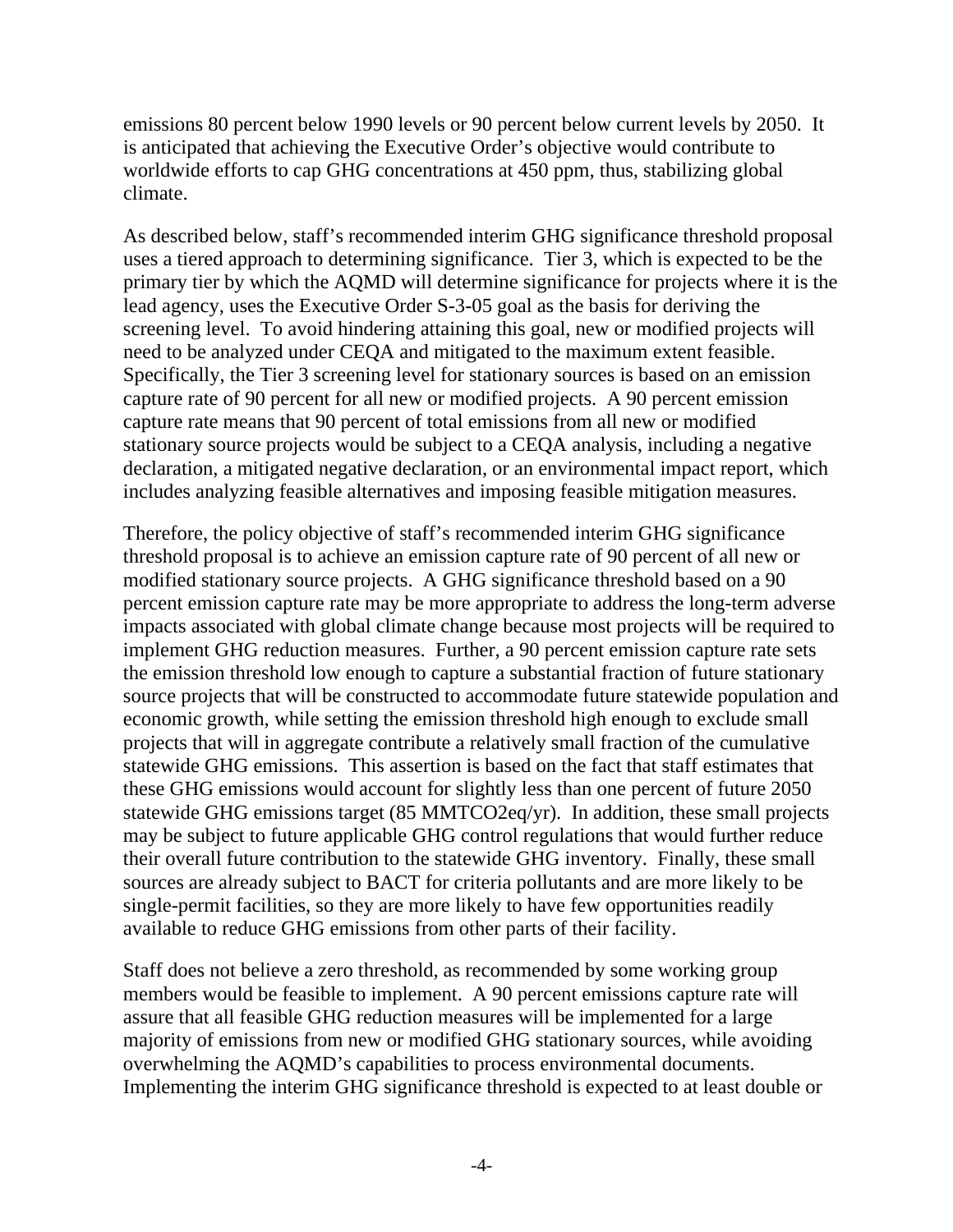triple the number of CEQA documents for permit application projects that are prepared by the AQMD each year (from approximately 10 to 15 to more than 45). Based on the number of permit applications received per year, it is likely that a zero GHG significance threshold would require preparing hundreds of additional CEQA documents per year with minimal additional environmental benefits.

**Applicability –** At this time, staff is recommending consideration of an interim GHG significance threshold that would apply to stationary source/industrial projects where the AQMD is the lead agency under CEQA. The types of projects that the staff proposal would apply to include: AQMD rules, rule amendments, and plans, e.g., Air Quality Management Plans. In addition, the AQMD may be the lead agency under CEQA for projects that require discretion approval, i.e., projects that require discretionary air quality permits from the AQMD. It should be noted that stationary source equipment associated with these projects are either at BACT or must comply with source-specific rules that reduce criteria pollutants and/or air toxics.

**Emission Calculations and Significance Threshold Proposal –** For the purposes of determining whether or not GHG emissions from affected projects are significant, project emissions will include direct, indirect, and, to the extent information is available, life cycle emissions during construction and operation. Construction emissions will be amortized over the life of the project, defined as 30 years, added to the operational emissions, and compared to the applicable interim GHG significance threshold tier. The following bullet points describe the basic structure of staff's tiered GHG significance threshold proposal for stationary sources.

- **Tier 1** consists of evaluating whether or not the project qualifies for any applicable exemption under CEQA. For example, SB 97 specifically exempts a limited number of projects until it expires in 2010. If the project qualifies for an exemption, no further action is required. If the project does not qualify for an exemption, then it would move to the next tier.
- **Tier 2** consists of determining whether or not the project is consistent with a GHG reduction plan that may be part of a local general plan, for example. The concept embodied in this tier is equivalent to the existing concept of consistency in CEQA Guidelines  $\S$ §15064(h)(3), 15125(d), or 15152(a). The GHG reduction plan must, at a minimum, comply with AB 32 GHG reduction goals; include emissions estimates agreed upon by either CARB or the AQMD, have been analyzed under CEQA, and have a certified Final CEQA document. Further, the GHG reduction plan must include a GHG emissions inventory tracking mechanism; process to monitor progress in achieving GHG emission reduction targets, and a commitment to remedy the excess emissions if GHG reduction goals are not met (enforcement).

If the proposed project is consistent with the qualifying local GHG reduction plan, it is not significant for GHG emissions. If the project is not consistent with a local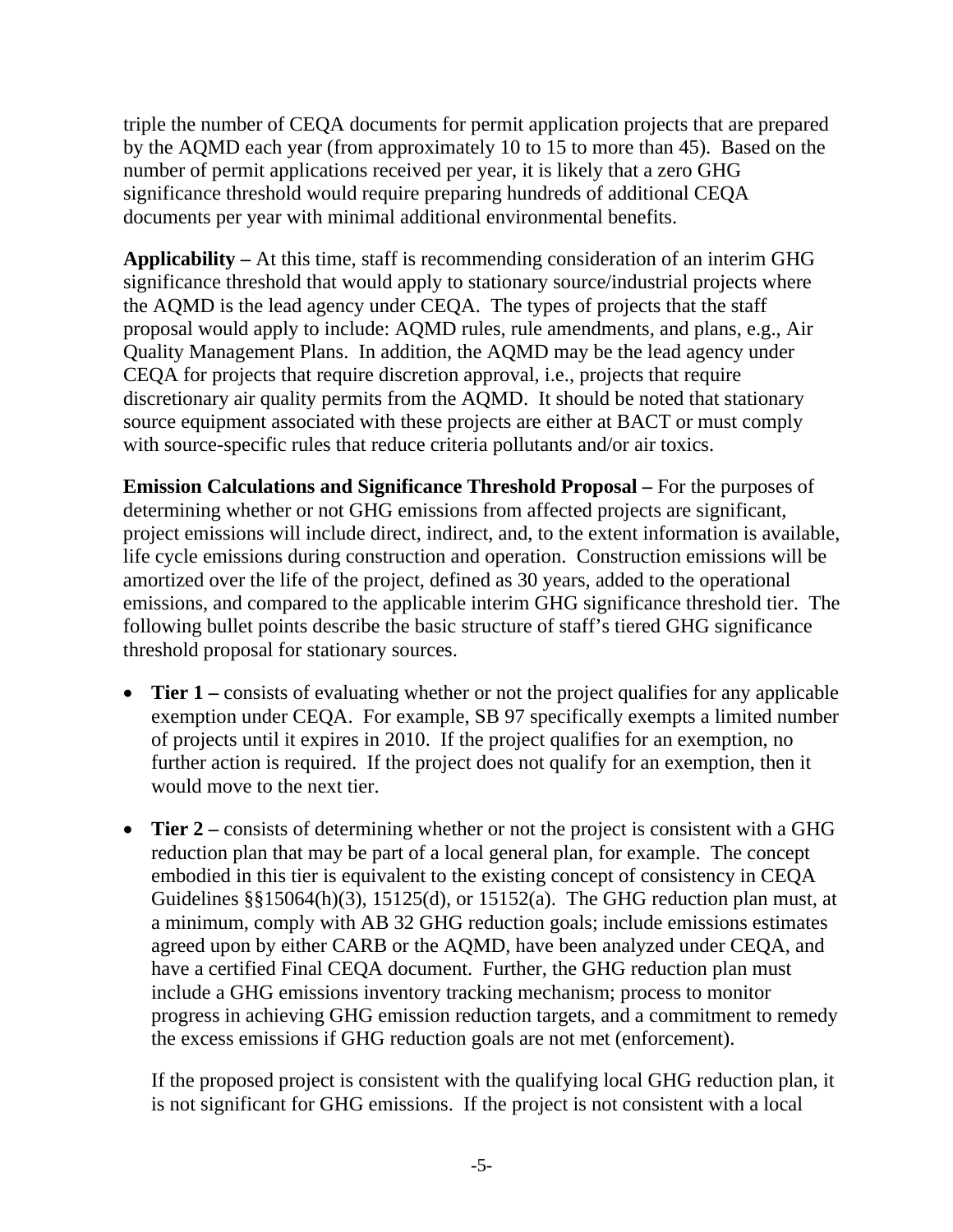GHG reduction plan, there is no approved plan, or the GHG reduction plan does not include all of the components described above, the project would move to Tier 3.

• **Tier 3** – establishes a screening significance threshold level to determine significance using a 90 percent emission capture rate approach as described above.

The 90 percent capture rate GHG significance screening level in Tier 3 for stationary sources was derived using the following methodology. Using AQMD's Annual Emission Reporting (AER) Program staff compiled reported annual natural gas consumption for 1,297 permitted facilities for 2006 through 2007 and rank-ordered the facilities to estimate the 90th percentile of the cumulative natural gas usage for all permitted facilities. Approximately 10 percent of facilities evaluated comprise more than 90 percent of the total natural gas consumption, which corresponds to 10,000 metric tons of CO2 equivalent emissions per year (MTCO2eq/yr) (the majority of combustions emissions is comprised of CO2). This value represents a boiler with a rating of approximately 27 million British thermal units per hour (mmBtu/hour) of heat input, operating at a 80 percent capacity factor. It should be noted that this analysis did not include other possible GHG pollutants such as methane, N2O; a life-cycle analysis; mobile sources; or indirect electricity consumption. Therefore, when implemented, staff's recommended interim proposal is expected to capture more than 90 percent of GHG emissions from stationary source projects.

If the project exceeds the GHG screening significance threshold level and GHG emissions cannot be mitigated to less than the screening level, the project would move to Tier 4.

• **Tier 4** – consists of a decision tree approach that allows the lead agency to choose one of three compliance options based on performance standards. *(For the purposes of Board consideration, Tier 4 is not recommended for approval at this time.)*.

The purpose of Tier 4 is to provide a means of determining significance relative to GHG emissions for very large projects that include design features and or other measures to mitigate GHG emissions to the maximum extent feasible, but residual GHG emissions still exceed the interim Tier 3 screening levels. In this situation, since no additional project-related GHG emission reductions are feasible, staff is considering whether it is reasonable to consider that residual emissions are not significant. The intent of the Tier 4 compliance options is to encourage large projects to implement the maximum feasible GHG reduction measures instead of shifting to multiple smaller projects that may forego some design efficiencies that can more easily be incorporated into large projects than small projects. CARB's interim GHG significance threshold proposal incorporates a similar, but modified approach for determining GHG significance along with other suggested approaches that may have merit to consider and incorporate into AQMD staff's recommended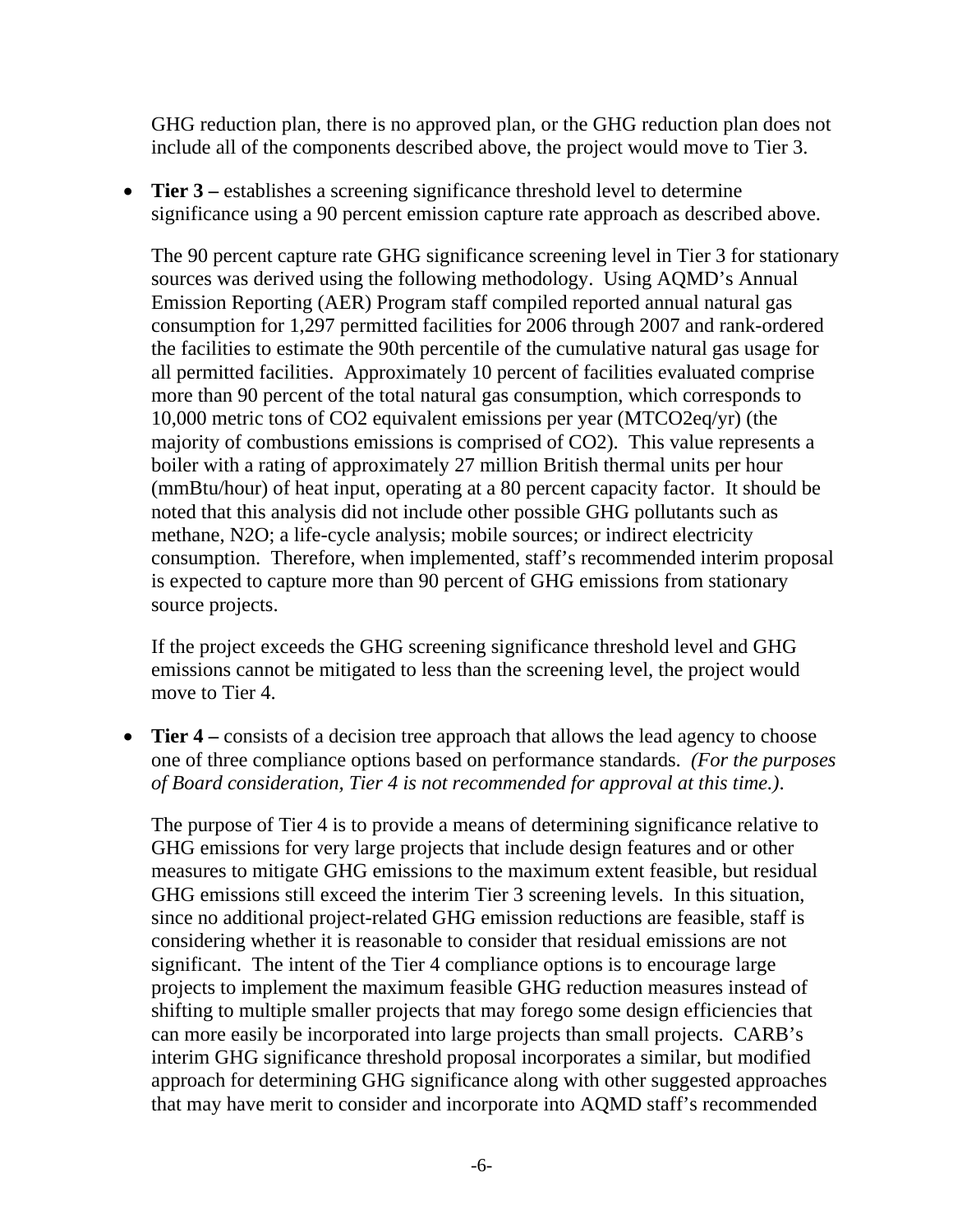interim proposal. There are also policy and legal questions that need to be further resolved before adopting such an approach.

• **Tier 5** – under this tier, the project proponent would implement offsite mitigation (GHG reduction projects) to reduce GHG emission impacts to less than the proposed screening level. Any offsite mitigation measures that include purchase of offsets would require the project proponent provide offsets for the life of the project, which is defined as 30 years. If the project proponent is unable to implement offsite GHG reduction mitigation measures to reduce GHG emission impacts to less than the screening level, then GHG emissions from the project would be considered significant. Since it is currently uncertain how offsite mitigation measures, including purchased offsets, interact with future AB 32 Scoping Plan measures, the AQMD would allow substitution of mitigation measures that include an enforceable commitment to provide mitigation prior to the occurrence of emissions. The intent of this provision is to prevent mitigating the same emissions twice.

**Mitigation Preference –** If a project generates significant adverse impacts, CEQA Guidelines §15126.4 requires identification of mitigation measures to minimize potentially significant impacts. Because GHG emissions contribute to global change, mitigation measures could be implemented locally, nationally, or internationally and still provide global climate change benefits. Because reducing GHG emissions may provide co-benefits through concurrent reductions in criteria pollutants, when considering mitigation measures when the AQMD is the lead agency under CEQA, staff recommends that mitigation measures that are real, quantifiable, verifiable, and surplus be selected in the following order of preference.

- Incorporate GHG reduction features into the project design, e.g., increase a boiler's energy efficiency, use materials with a lower global warming potential than conventional materials, etc.
- Implement onsite measures that provide direct GHG emission reductions onsite, e.g., replace onsite combustion equipment (boilers, heaters, steam generators, etc.) with more efficient combustion equipment, install solar panels on the roof, eliminate or minimize fugitive emissions, etc.
- Implement neighborhood mitigation measure projects that could include installing solar power, increasing energy efficiency through replacing low efficiency water heaters with high efficiency water heaters, increasing building insulation, using fluorescent bulbs, replacing old inefficient refrigerators with efficient refrigerators using low global warming potential refrigerants, etc.
- Implement in-district mitigation measures such as any of the above identified GHG reduction measures; reducing vehicle miles traveled (VMT) through greater rideshare incentives, transit improvements, etc.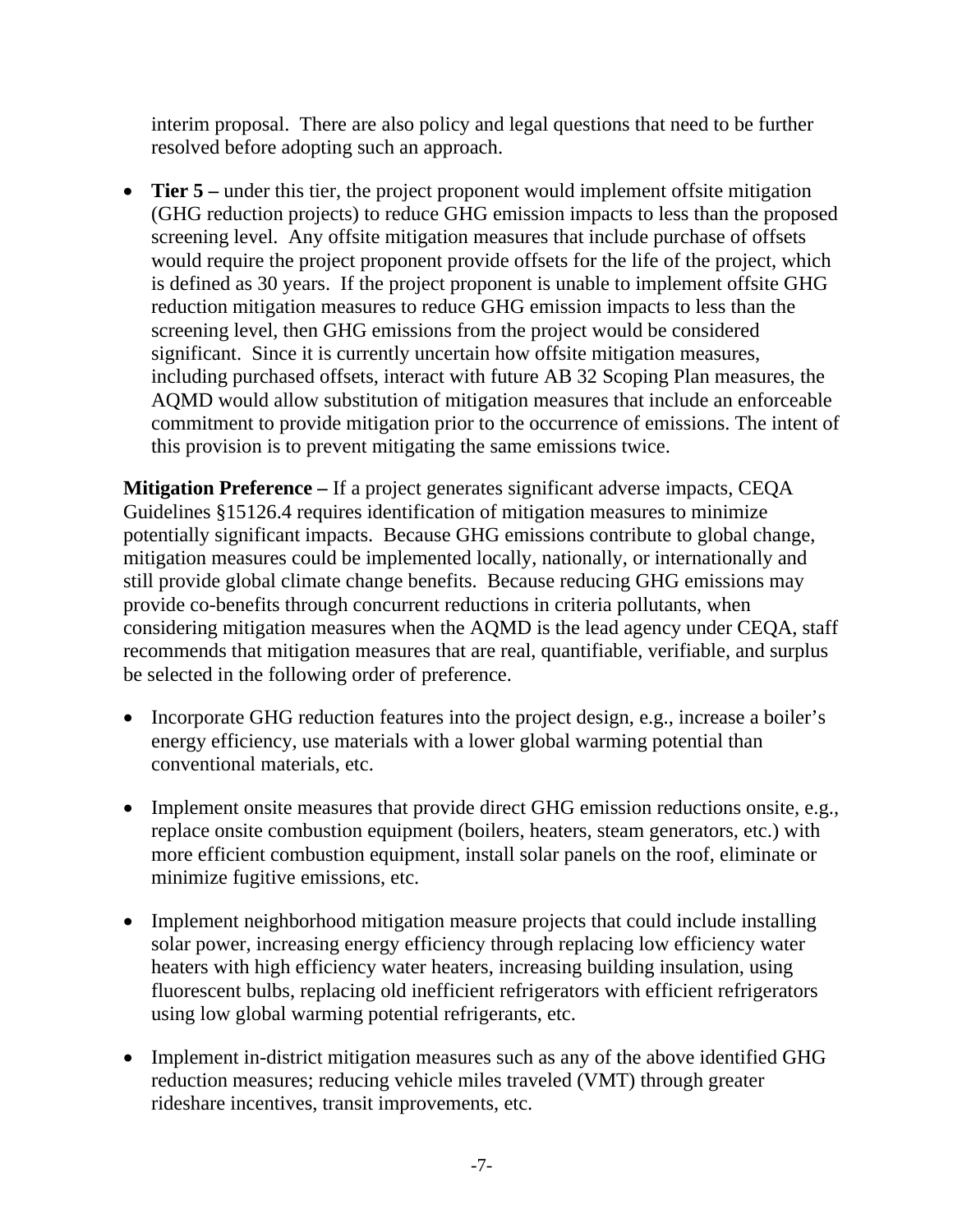- Implement in-state mitigation measures, which could include any of the above measures.
- Implement out of state mitigation measure projects, which may include purchasing offsets if other options are not feasible.

#### **GHG Significance Threshold Components Deferred to the Future**

**Tier 4 Performance Standards –** Based on reasons stated earlier, staff recommends that further evaluation be conducted to address comments raised and to consider other approaches as appropriate. Specifically, CARB staff proposed a hybrid approach in their Draft Proposal that combines the AQMD's Tier 3 and Tier 4 concepts for stationary source projects. If CARB's board does not take final action on their interim GHG significance threshold proposal by February 2009, AQMD staff will report back in the following month regarding the viability of the Tier 4 performance standards and recommended actions, if any.

**Residential/Commercial Sectors GHG Significance Threshold –** To achieve the same policy objective of capturing 90 percent of GHG emissions from new development projects in the residential/commercial sectors and implement a "fair share" approach to reducing emission increases from each sector, staff discussed with the working group a proposal combining performance standards and screening thresholds. The performance standards primarily focus on energy efficiency measures beyond Title 24 and a screening level of 3,000 MTCO2eq/yr based on the relative GHG emissions contribution between residential/commercial sectors and stationary source (industrial) sectors. Additional analysis is needed to further define the performance standards and to coordinate with CARB staff's interim GHG proposal. Staff, therefore, recommends bringing this item back to the Board for discussion and possible action in March 2009 if the CARB board does not take its final action by February 2009.

A comparison between CARB staff's initial concepts and AQMD staff's recommended interim GHG significance threshold proposal for stationary projects and approaches for residential/commercial sectors is summarized in Table 1 for reference. A more detailed discussion is contained in the Draft Guidance Document in Attachment E.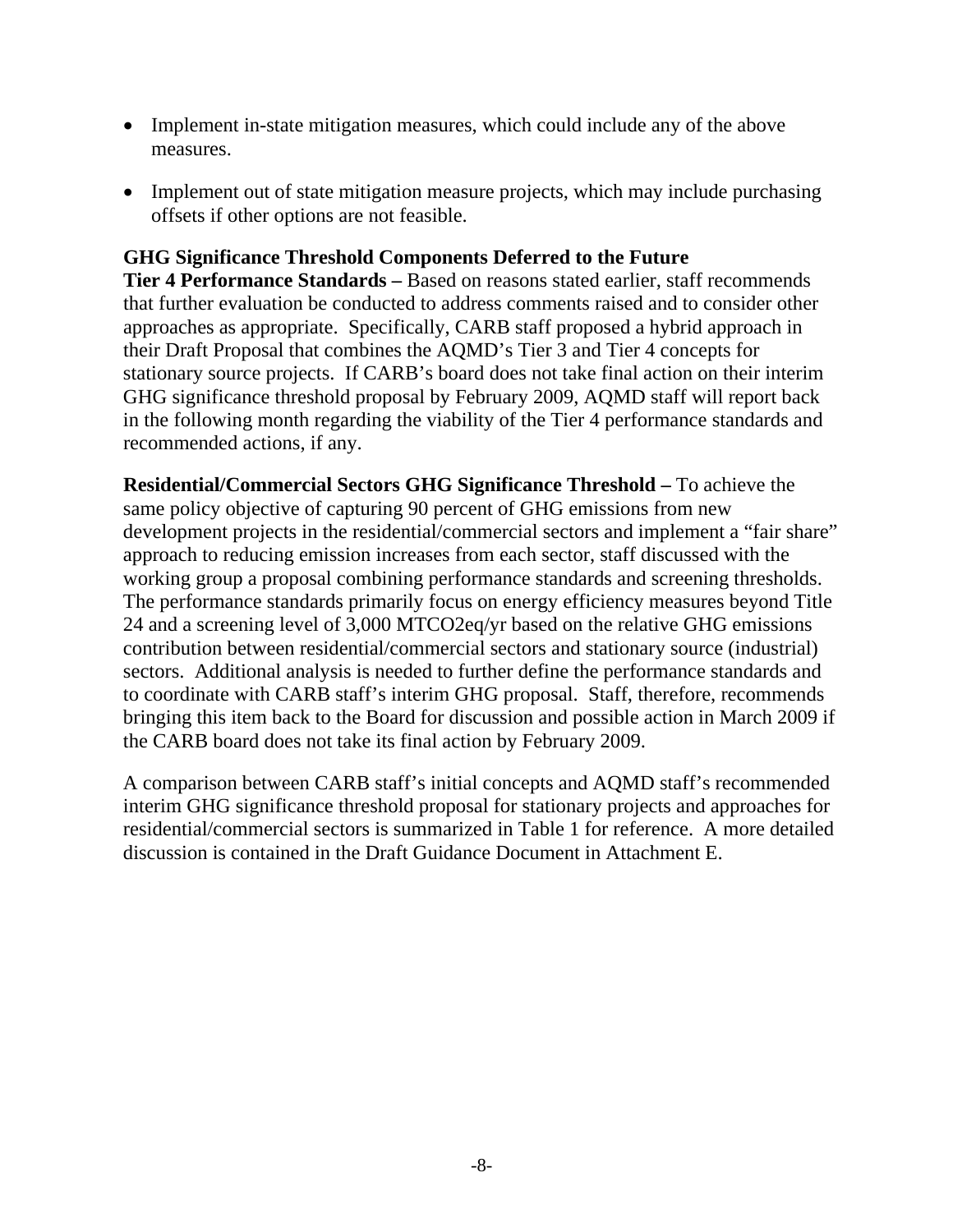### Table 1 Comparison of CARB's and AQMD Staff's Interim GHG Significance Threshold Approaches

|                                          | <b>Stationary/Industrial Sector Projects</b>                                                         |                                                                                                                                                                                |
|------------------------------------------|------------------------------------------------------------------------------------------------------|--------------------------------------------------------------------------------------------------------------------------------------------------------------------------------|
|                                          | <b>CARB</b>                                                                                          | <b>AQMD</b>                                                                                                                                                                    |
| Policy<br>Objective                      | Capture 90% of statewide<br>stationary project emissions                                             | Capture 90% of district wide<br>GHG emissions (industrial)                                                                                                                     |
| Exemption                                | Apply applicable<br>exemption                                                                        | Apply applicable exemption                                                                                                                                                     |
| <b>Regional GHG</b><br>Reduction<br>Plan | N.A.                                                                                                 | Project Consistent with<br><b>Applicable GHG Reduction</b><br>Plan with GHG inventorying,<br>monitoring, enforcement, etc.                                                     |
| <b>Thresholds</b>                        | Project $< 7,000$<br>MTCO2eq/yr & meets<br>construction &<br>transportation performance<br>standards | GHG emissions from<br>industrial project is $< 10,000$<br>MTCO2eq/yr, includes<br>construction emissions<br>amortized over 30 years &<br>added to operational GHG<br>emissions |
| Performance<br><b>Standards</b>          | See above                                                                                            | N.A.                                                                                                                                                                           |
| <b>Offsets</b>                           | Offsite substitution allowed                                                                         | Implement offsite mitigation<br>for life of project, i.e., 30<br>years, with mitigation<br>preference                                                                          |
| Determination                            | GHG emissions significant,<br>EIR is prepared, if meeting<br>none of the above                       | GHG emissions significant,<br>EIR is prepared, if meeting<br>none of the above                                                                                                 |

-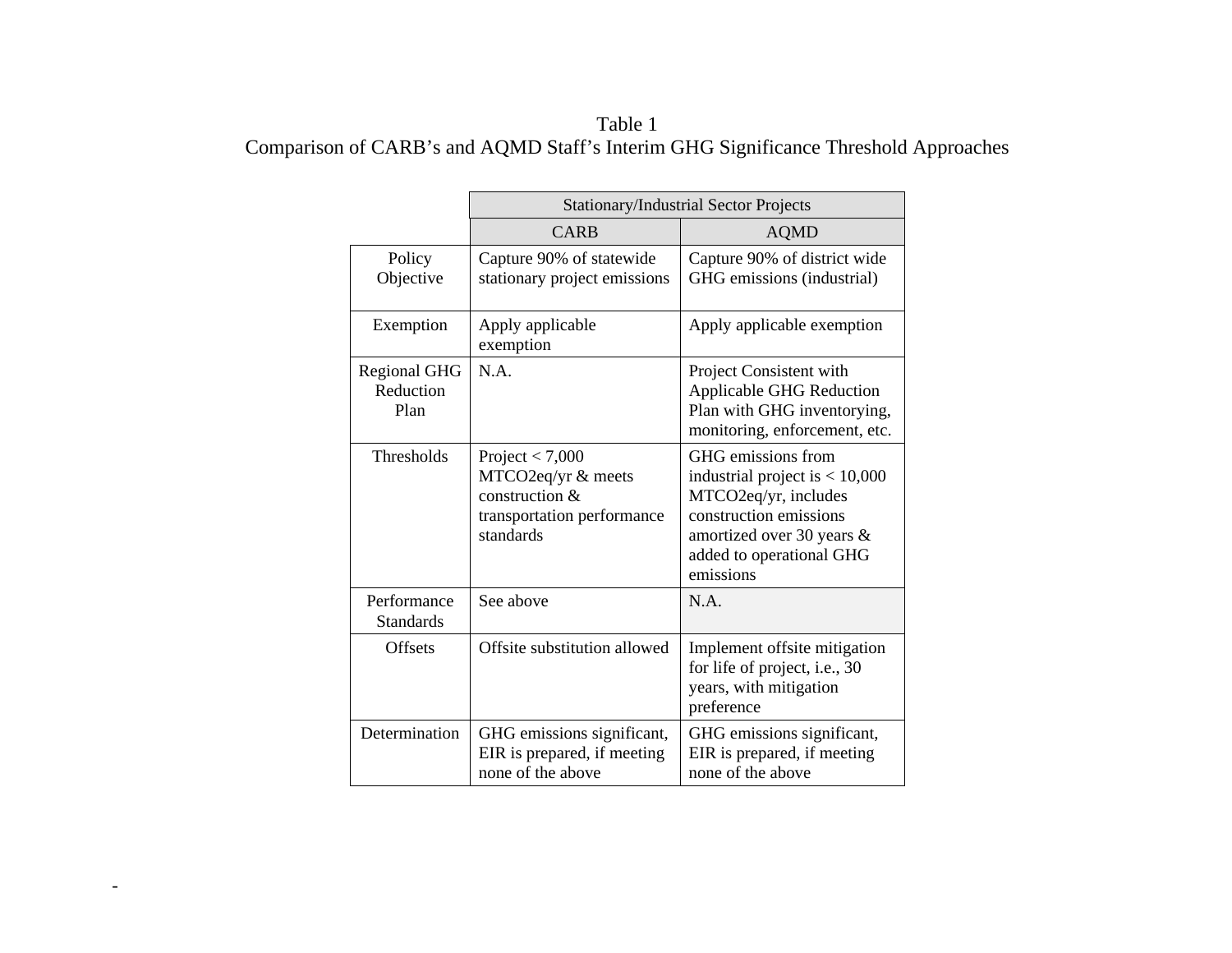Since not recommending specific GHG significance thresholds for residential/commercial sectors at this time, staff will perform its intergovernmental review (IGR) commenting function as a commenting and responsible agency by providing technical assistance in quantifying GHG emissions and making reference materials available to lead agencies. Reference materials from organizations other than AQMD may include the following:

- CAPCOA's *CEQA and Climate Change* white paper (http://www.capcoa.org/ceqa/CAPCOA%20White%20Paper%20- %20CEQA%20and%20Climate%20Change.pdf),
- CARB's Interim GHG significance threshold proposal (http://www.arb.ca.gov/cc/localgov/ceqa/meetings/102708/wkspslides102708.pdf), and

**Future Activities –** To assist other public agencies and CEQA practitioners with preparing a scientifically sound GHG analysis as part of preparing a CEQA document, staff will perform surveys of available data bases to compile GHG emission factors for as many GHG emission sources as possible. Staff has already compiled CO2 and methane emission factors for on-road and off-road mobile sources. Other GHG emission factors would be compiled and listed on the AQMD's CEQA webpages.

In addition to compiling GHG emission factors, staff will compile GHG mitigation measures to the extent specific measures with GHG control efficiencies are available. Mitigation measures will be compiled by source category and uploaded to the AQMD's CEQA webpages. Staff will continue the stakeholder working group process to seek input from working group members.

Finally, to further evaluate and refine the interim GHG significance threshold for residential/commercial projects and evaluate the compliance options in Tier 4, staff will participate in the statewide efforts and continue to work with stakeholders.

### **Resource Impacts**

-

The AQMD periodically carries out the role of lead agency for permit application projects that have the potential to generate significant adverse impacts. On average, AQMD staff prepares  $10 - 15$  CEQA documents per year for permit application projects. In addition, all new and amended AQMD rules and regulations and Plans, e.g., Air Quality Management Plan, are evaluated for CEQA applicability and CEQA documents are prepared as necessary. If AQMD staff's proposed interim screening threshold of 10,000 MTCO2eq./yr is implemented, based on the permitting activities for 2006-2007 it will result in at least 31 additional CEQA documents per year, either MNDs or EIRs, being prepared by the AQMD as the lead agency unless another tier option is selected to demonstrate that the project is exempt or is consistent with a GHG reduction plan.